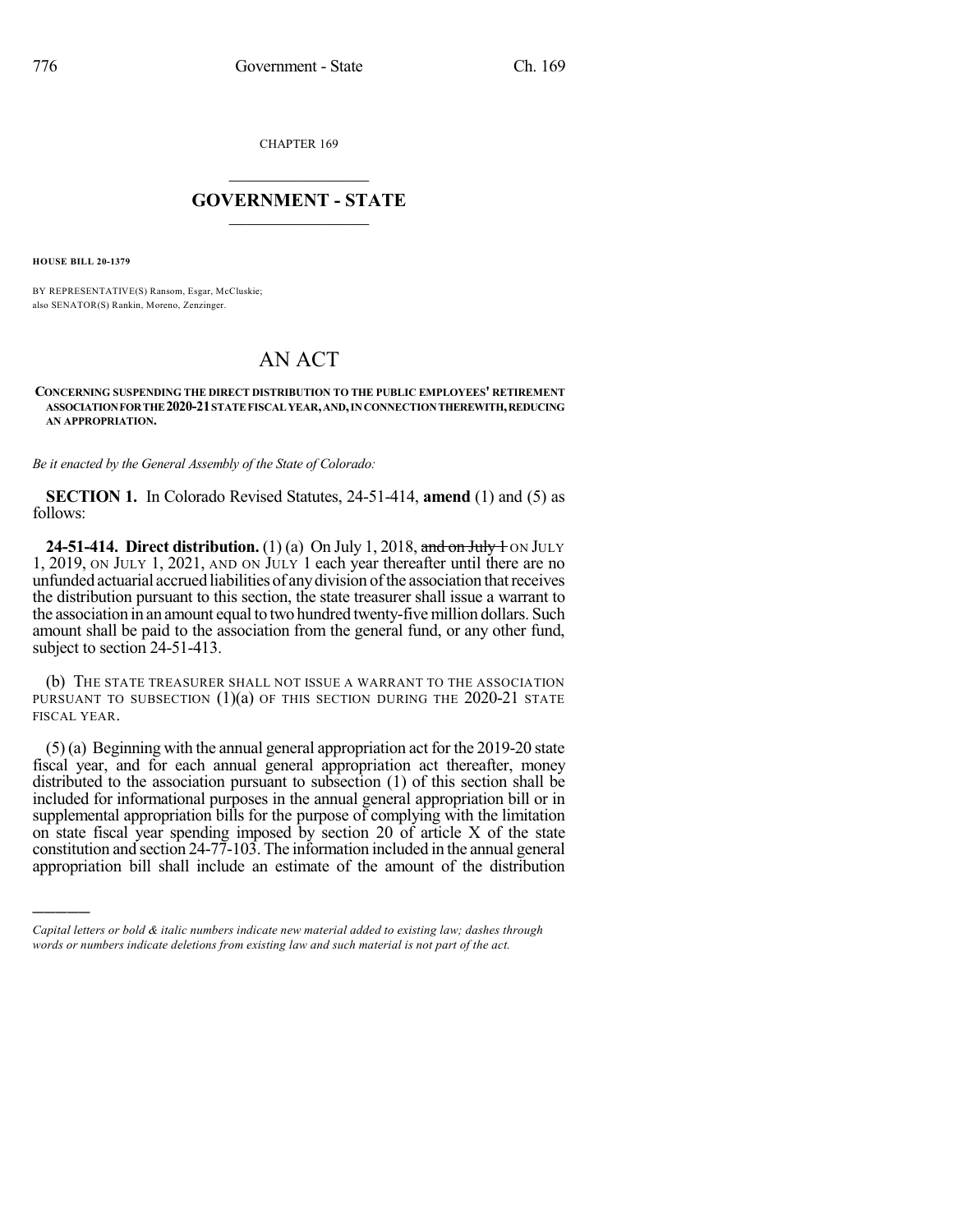pursuant to subsection (1) of this section that is attributable to the state and the amount that is attributable to public education from kindergarten through the twelfth grade.

(b) SUBSECTION (5)(a) OF THIS SECTION DOES NOT APPLY FOR THE 2020-21 STATE FISCAL YEAR.

**SECTION 2. Appropriation - adjustments to 2020 long bill.** (1) The figures included in the annual general appropriation act for the 2020-21 state fiscal year for informational purposes only to the department of the treasury for the direct distribution for unfunded actuarial accrued PERA liability are adjusted as follows:

(a) The general fund amount is decreased by \$170,949,406; and

(b) The reappropriated funds amount from funds transferred from the department of personnel from state agency common policy collections is decreased by \$54,050,594.

(2) (a) To implement this act, appropriations made in the annual general appropriation act for the 2020-21 state fiscal year for the PERA direct distribution are decreased as follows: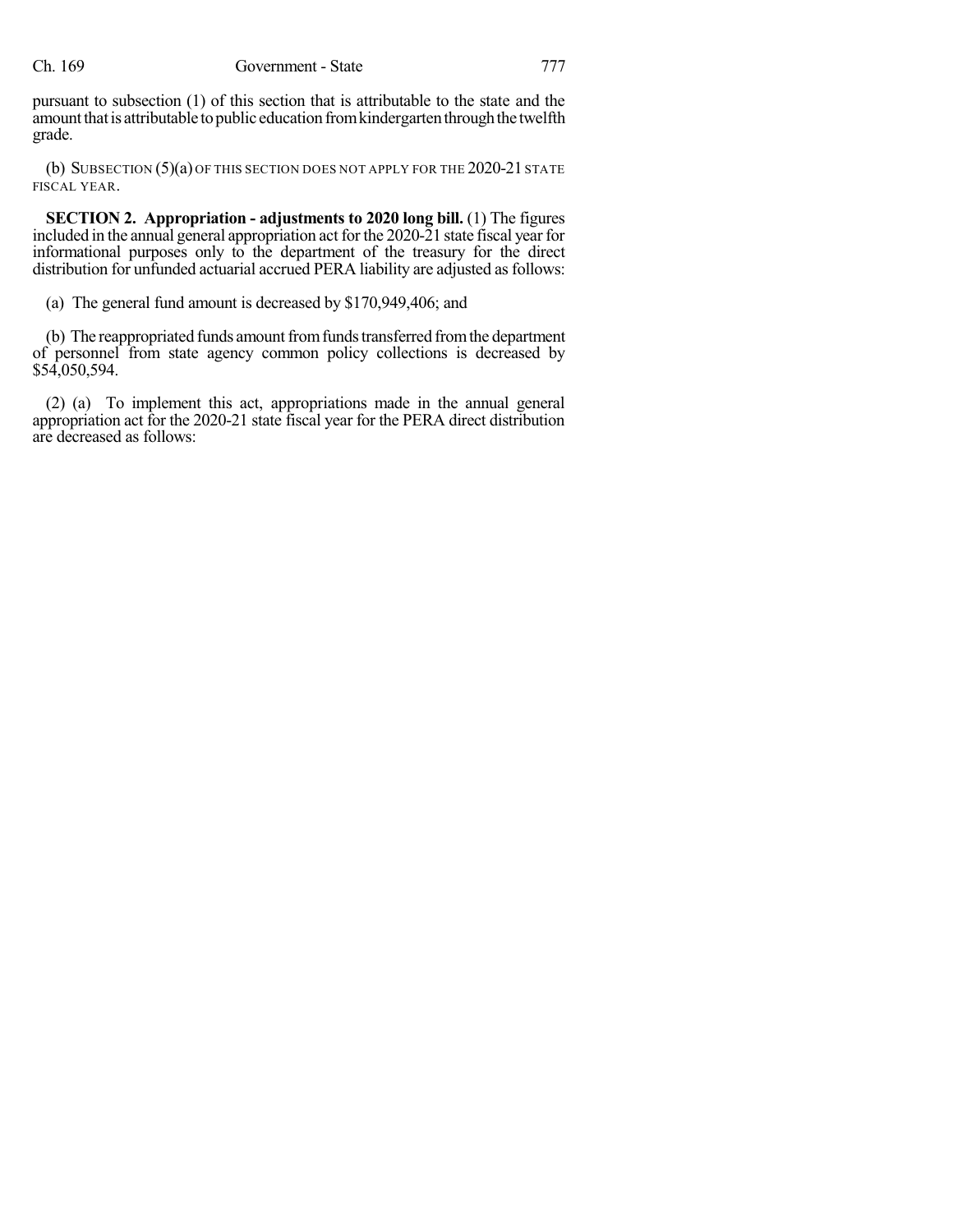| 778                                     | Government - State |                     |              | Ch. 169                                                        |             |  |
|-----------------------------------------|--------------------|---------------------|--------------|----------------------------------------------------------------|-------------|--|
| <b>Department</b>                       | <b>Total Funds</b> | <b>General Fund</b> |              | <b>Cash Funds Reappropriated Federal Funds</b><br><b>Funds</b> |             |  |
| Agriculture                             | \$481,308          | \$157,816           | \$323,492    | \$0                                                            | \$0         |  |
| Corrections                             | 9,388,586          | 9,128,730           | 259,856      | $\theta$                                                       | $\theta$    |  |
| Education                               | 1,220,885          | 870,498             | 198,219      | 152,168                                                        | $_{0}$      |  |
| Governor                                | 2,427,624          | 230,830             | 58,019       | 2,138,775                                                      | $_{0}$      |  |
| <b>Health Care Policy and Financing</b> | 977,212            | 880,628             | 74,277       | 22,307                                                         | 0           |  |
| <b>Higher Education</b>                 | 441,133            | 160,598             | 280,535      | $\theta$                                                       | $_{0}$      |  |
| Human Services                          | 7,450,138          | 5,576,328           | 74,354       | 1,799,456                                                      | $_{0}$      |  |
| Judicial                                | 8,470,053          | 7,850,176           | 619,877      | $\theta$                                                       |             |  |
| Labor and Employment                    | 2,035,721          | 126,776             | 757,183      | 11,564                                                         | 1,140,198   |  |
| Law                                     | 1,121,212          | 326,058             | 137,650      | 657,504                                                        |             |  |
| Legislature                             | 660,409            | 660,409             | 0            |                                                                | 0           |  |
| <b>Local Affairs</b>                    | 323,311            | 161,219             | 44,897       | 117,195                                                        | $\theta$    |  |
| Military and Veterans Affairs           | 238,282            | 234,742             | 3,540        | $\Omega$                                                       | $\theta$    |  |
| <b>Natural Resources</b>                | 2,936,082          | 520,633             | 2,329,063    | 86,386                                                         | $_{0}$      |  |
| Personnel                               | 671,727            | 260,140             | 32,065       | 379,522                                                        | 0           |  |
| <b>Public Health and Environment</b>    | 2,671,912          | 1,496,477           | 896,319      | 279,116                                                        | $^{(1)}$    |  |
| <b>Public Safety</b>                    | 3,859,353          | 1,021,162           | 2,518,486    | 319,705                                                        | 0           |  |
| <b>Regulatory Agencies</b>              | 1,040,006          | 43,832              | 932,277      | 63,897                                                         | 0           |  |
| Revenue                                 | 2,143,176          | 829,713             | 1,311,348    | 2,115                                                          | $_{0}$      |  |
| State                                   | 245,319            | 0                   | 245,319      |                                                                | $_{0}$      |  |
| Treasury                                | 49,947             | 31,876              | 18,071       | 0                                                              |             |  |
| TOTAL                                   | \$48,853,396       | \$30,568,641        | \$11,114,847 | \$6,029,710                                                    | \$1,140,198 |  |